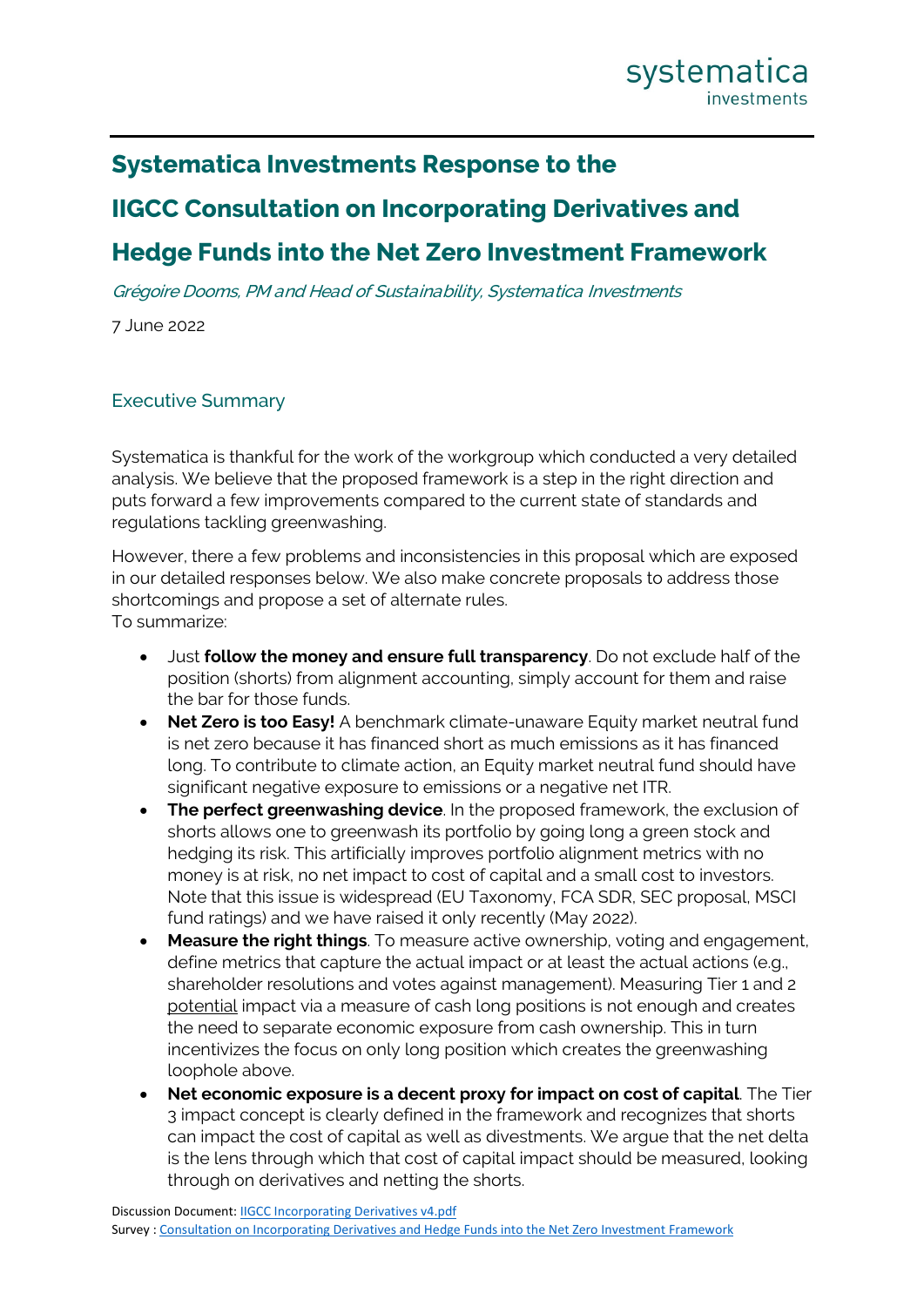# Detailed Responses to the IIGCC Survey

**5. Do you agree with the approach proposed of integrating derivatives and hedge funds into the Net Zero Investment Framework through portfolio measurement, asset alignment and portfolio management? (Section 2.5)**

Agree

**6. If not, please set out your alternative suggestions.**

N/A

## **7. Do you agree that the proposed Theory of Change is helpful in establishing a hierarchy of investor influence and that it matches your own broad assessment? (Section 2.5)**

Neither agree nor disagree

#### **8. If not, please set out what changes you suggest and why.**

We strongly agree with the idea of laying out a theory of change and broadly agree with the 4 tiers.

We would argue that a simpler tiering would just recognize the three main ways in which investors impact the real economy:

- 1) Provision of financing for companies (e.g., primary market, lending, corp bonds) identified in Tier 1
- 2) Cost of capital identified in Tier 3
- 3) Active ownership and engagement. Currently recognized in Tier 1 (collaborative) and 2 (individual). We would argue more effective metrics should be defined to capture the level of impact of a manager on corporates. These metrics need not be relative to an investor portfolio, one could just count the number of (impactful) votes and the level of participation in and effectiveness of engagement campaigns. The usefulness of shorting in that context can only be assessed once these metrics are properly defined. The threat of shorting much like the threat of divestment can be a powerful lever in engaging with corporates.

There are a few inconsistencies between the examples in the table and the definitions:

Tiers 1 and 2 contain collective engagement actions and stipulate that they require ownership of cash positions. We believe it is possible to participate in collaborative engagement actions without ownership of shares. Shareholder resolutions and proxy voting do require ownership of shares, but these activities fall under Tier 2 in the table.

The table has Activist funds (long and short) listed under Direct Tier 1 degree of Influence. Short activism however does not seem covered by the Tier1 definition above and does not require ownership of shares.

If the action that requires share ownership consists in voting, that activity should be measured directly rather than via a measurement of a cash long position as an investor can have a cash long position without impactful voting.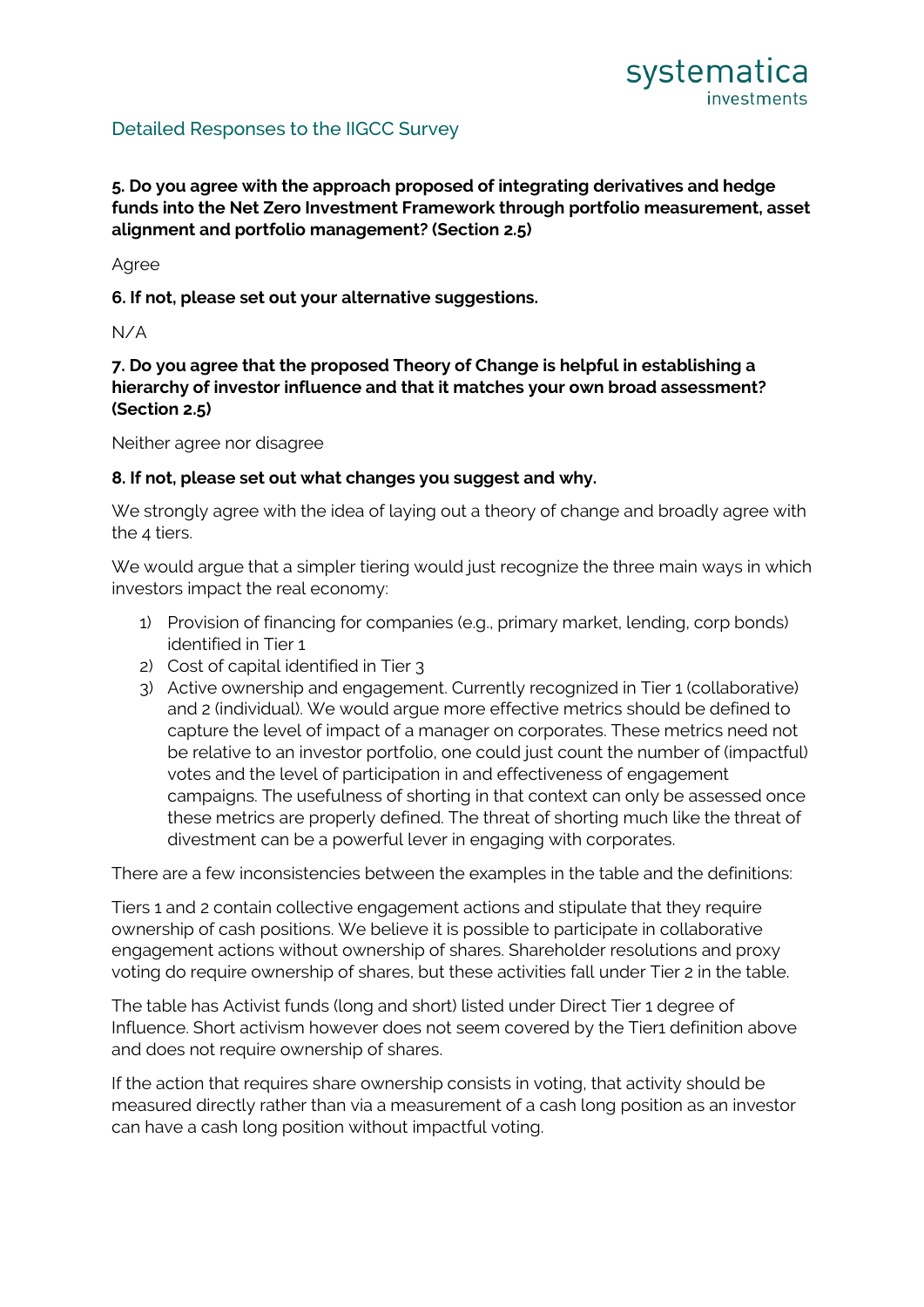Note also that many collaborative and individual engagement actions are done with the threat of divestment. We believe that a threat of divestment from a derivative long position or a threat of short selling might be as effective as a threat of divestment. This view seems to be shared with the committee given the inclusion of shorting alongside underweighting and divestment in the cost of capital signalling mechanism in the table for Tier 3.

In Tier 1 and 2, the committee advocates the use of cash long positions hedged with derivatives to facilitate higher Tier 1 and 2 action. We believe that the disqualification of shorts from alignment reporting actually introduces a **loophole** through which L/S managers can arbitrarily green their long portfolio without taking any financial risk.

The notion of intentionality is introduced for the first time in the Tier 4 example at the bottom of the table on page 15. This is confusing. In our understanding, it recognises the price impact which is the conduit for cost of capital signalling but rules out the climate influence because of a lack of intentionality. We would introduce it in a section before, but it seems misleading: Is it ok to be long a high carbon emitter or a company without carbon reduction targets if there is no harm meant, no climate harm intentionality? How do you measure intentionality? Can auditors certify intentionality?

**9. For the purpose of portfolio measurement, in assessing the proposal for the definition of financed emissions incorporating derivatives, do you agree that longs should be defined by cash and derivative exposure? (Section 3)**

#### Strongly agree

**11. For the purposes of portfolio measurement, in further assessing the proposal for the definition of financed emissions incorporating derivatives, do you agree that shorts should not be included? (Section 3)**

#### Strongly disagree

#### **12. If not, please set out the basis on which you propose that their effect on current emissions should be evaluated.**

Ignoring shorts and therefore introducing a non-linearity in the portfolio measurements allows arbitrary [window dressing](https://www.systematica.com/loopholeintheeutaxonomyregulation/#article) and improvement of sustainability metrics for the hedge fund industry: Buy a sustainable stock and hedge its risk with a derivative short position. Et voilà, you have a cheap way to improve the financed emissions, SFDR PAI or EU taxonomy disclosure numbers of your portfolio. The P&L risk of that bundle would be negligible but the longs would participate in raising the reported sustainability numbers of the fund.

Note that this issue is not specific to the IIGCC proposal or current draft RTS of the EU taxonomy regulation. MSCI does look through some derivatives such as single stock futures and options. However, much like the coming regulation, they seem to consider shorts as zero in the numerator of [computations](https://www.msci.com/documents/10199/255936/MSCI_ESG_Fund_Metrics_Exec_Summary_Methodology_May2017.pdf) that determine a fund ESG quality score. It is theoretically possible to improve a MSCI ESG fund rating from BB to A by using this trick.

Furthermore, we disagree that the target for carbon net financial risk exposure should be set at or below the long-only baseline index. For Equity Market Neutral or L/S funds, the target should rather be relative to zero or a net delta reweighted metric of the long-only baseline.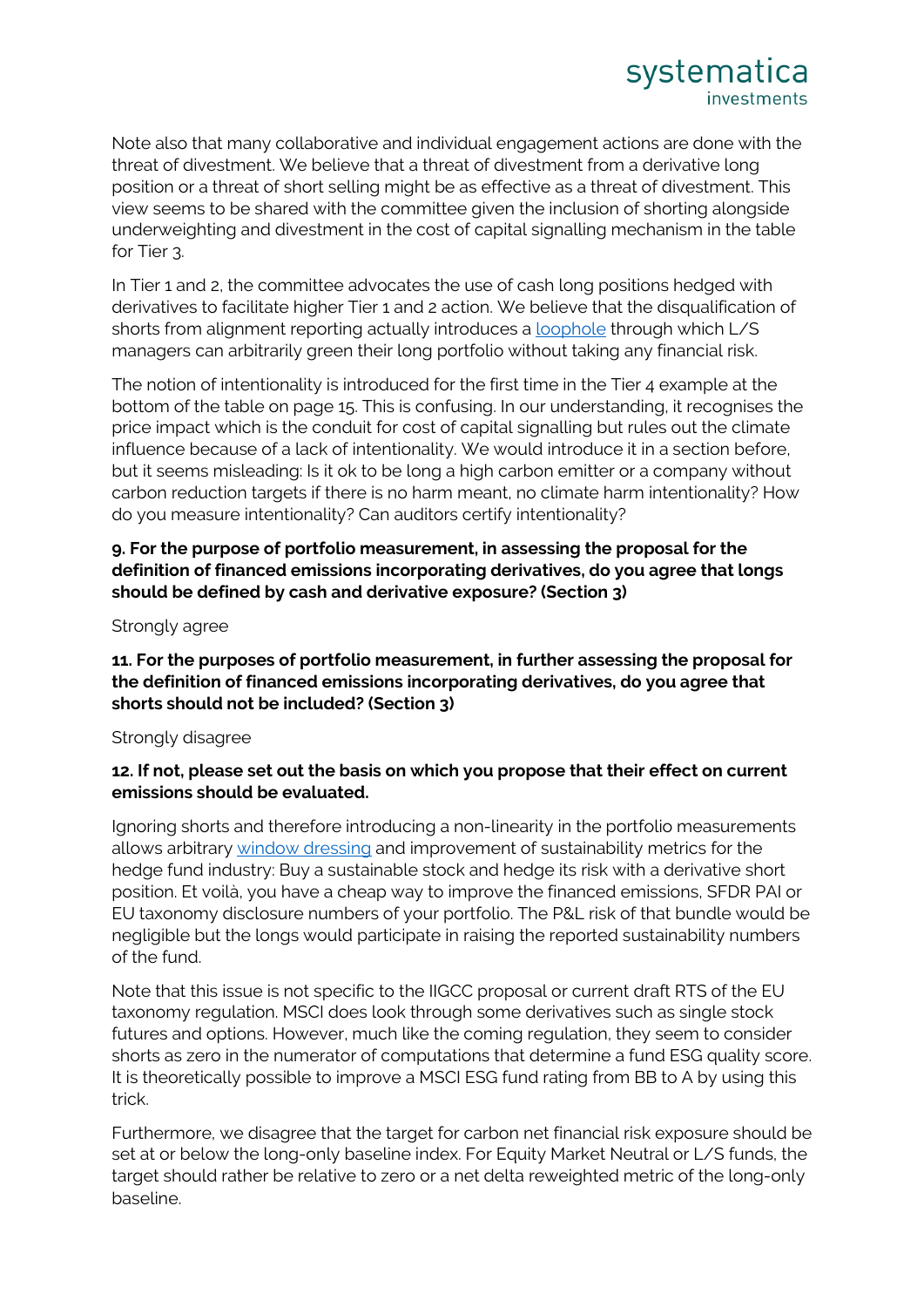**Systematica**<br>investments<br>For instance, a random Equity Market Neutral fund would be long a random portfolio on the long side and another random portfolio on the short side. In expectation those two portfolios would be in line with the broad market and the net (long minus short) metric of carbon net financial risk, net financed carbon or net portfolio alignment would be zero.

To contribute to sustainability or a net zero future, the active market neutral fund would need to demonstrate significant negative metrics, much like a long only portfolio would need to demonstrate metrics significantly below the long-only baseline.

Similarly, and consistent with arguments on page 25, a levered fund providing 2x exposure to the market should not be constrained to meet the same absolute metrics as a long-only 1x active peer.

This is why, consistent with the delta-based treatment of derivatives in this IIGCC discussion paper, the target should be relative to the net delta of a fund.

# **13. For the purposes of portfolio alignment, do you agree with the proposed approach for establishing metrics to incorporate derivatives? (Section 4)**

**Disagree** 

# **14. If not, please set out your alternative suggestions.**

#### Metrics table page 26:

#### In general:

We would add a few metrics, in general metrics used on the long side should also be reported on the short side (except where they refer to voting which is not available on shorts or derivatives). These metrics should be expressed in units that make it possible to compare the longs to a benchmark, accounting for the leverage of the book and netting the longs with the shorts. The net result should then be compared with a net delta adjusted long-only benchmark, which would typically be 0 for EMN.

#### In particular:

In C. Voting: In support of the argument that "low current financed emissions [do not] equate with high future influence", we would measure the carbon intensity or carbon footprint of holdings for which votes were aligned with climate (for a climate-related proposal or against management if appropriate)

In F. Alignment for shorts: we would use the same metrics as in A. Alignment. We would report on long / short / net. For an EMN fund, we would target significant negative net (long minus short) numbers for the positive metrics in A.

The metric "% short exposure with climate related thesis" is difficult to evidence / audit. Usually short positions are the results of many factors playing against a company.

H: Historic emissions progress made by companies engaged. These are metrics on longs, we would add the same on shorts.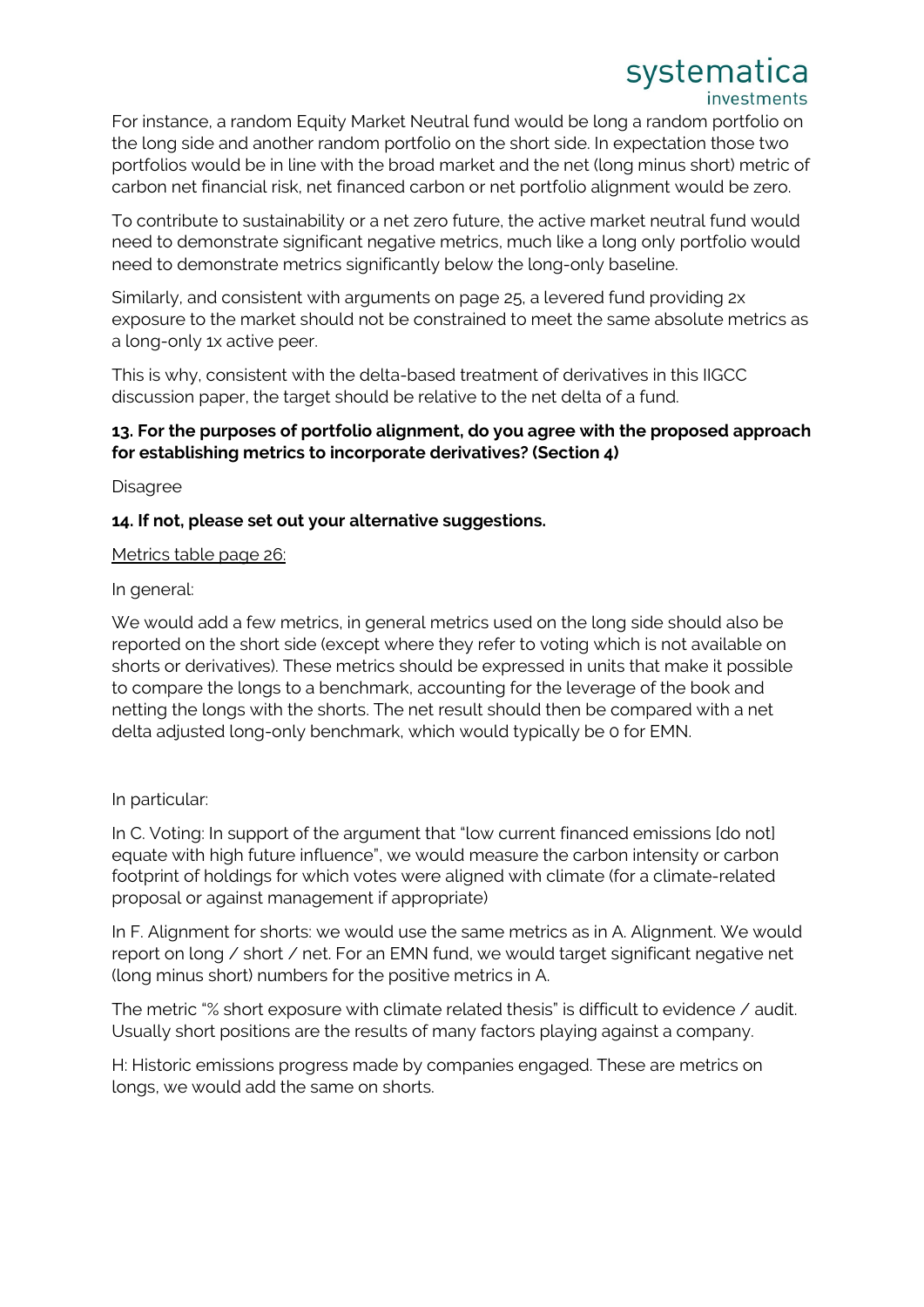#### Asset alignment targets box page 27 :

Strategy / asset class level coverage objective: we do not think that we would need a specific objective on the short side, but if the shorts are less aligned than the longs this is a plus. L/S managers should be ranked on that net metric. Note that ideally all companies become aligned and therefore it is not reasonable to ask for a portfolio to have a significant net positive alignment coverage metric. Similarly, when the market coverage approaches 100%, the net coverage converges to the net delta.

The paragraph starting with "Whereas" is duplicated.

#### **15. For the purposes of portfolio alignment, do you agree specifically that shorts may be counted towards an investor's engagement target? (Section 4)**

Agree,

## **16. If not, please set out your reasoning.**

Comments pertaining to the different metrics on page 26:

B1: % engaged by Climate Action 100+: this should be reported for longs, shorts and net. At the limit this is bound to be zero when either all companies are engaged by Climate 100+ or no companies are engaged anymore.

B2: % engaged directly by manager on climate issues with clear milestones set. This should be reported for longs and shorts, the absolute sum of longs + shorts reflects the intensity of engagement in the portfolio, the net sum long – short indicates a sort of P&L sensitivity to the success of these engagements.

B3: Number of engagements with companies on climate related topics over the last quarter this should be reported for longs and shorts separately and together (like B2)

## **17. Do you agree that the proposed de minimis steps for all investors are appropriate for the incorporation of derivatives into a net zero strategy? (Section 7)**

Appropriate

## **18. If not, please set out what changes you suggest and why.**

N/A

# **19. Do you agree that the proposed principles are helpful in integrating derivatives and hedge funds into the Net Zero Investment Framework? (Section 7)**

Agree

## **20. If not, please set out what changes you suggest and why.**

We have some reservations on principle 5 if it is the basis of some of the technical points we argue against in the rest of this document. We believe that a more appropriate Principle is one of "follow the money and full disclosure": no part of the portfolio should be immune to reporting on a given metric. The only way to improve alignment without financial risk should be active ownership: engagement and voting. Investors should report on these activities regardless of the positions in the portfolio.

When the portfolio holdings are measured (e.g., % with credible science-based plan for net zero), an investor should not be able to improve alignment metrics without altering the financial risk of the portfolio (greenwashing). We show in a [separate note](https://www.systematica.com/loopholeintheeutaxonomyregulation/#article) and in a previous section that this greenwashing trick is possible when the alignment metrics are computed only from longs and not netted.